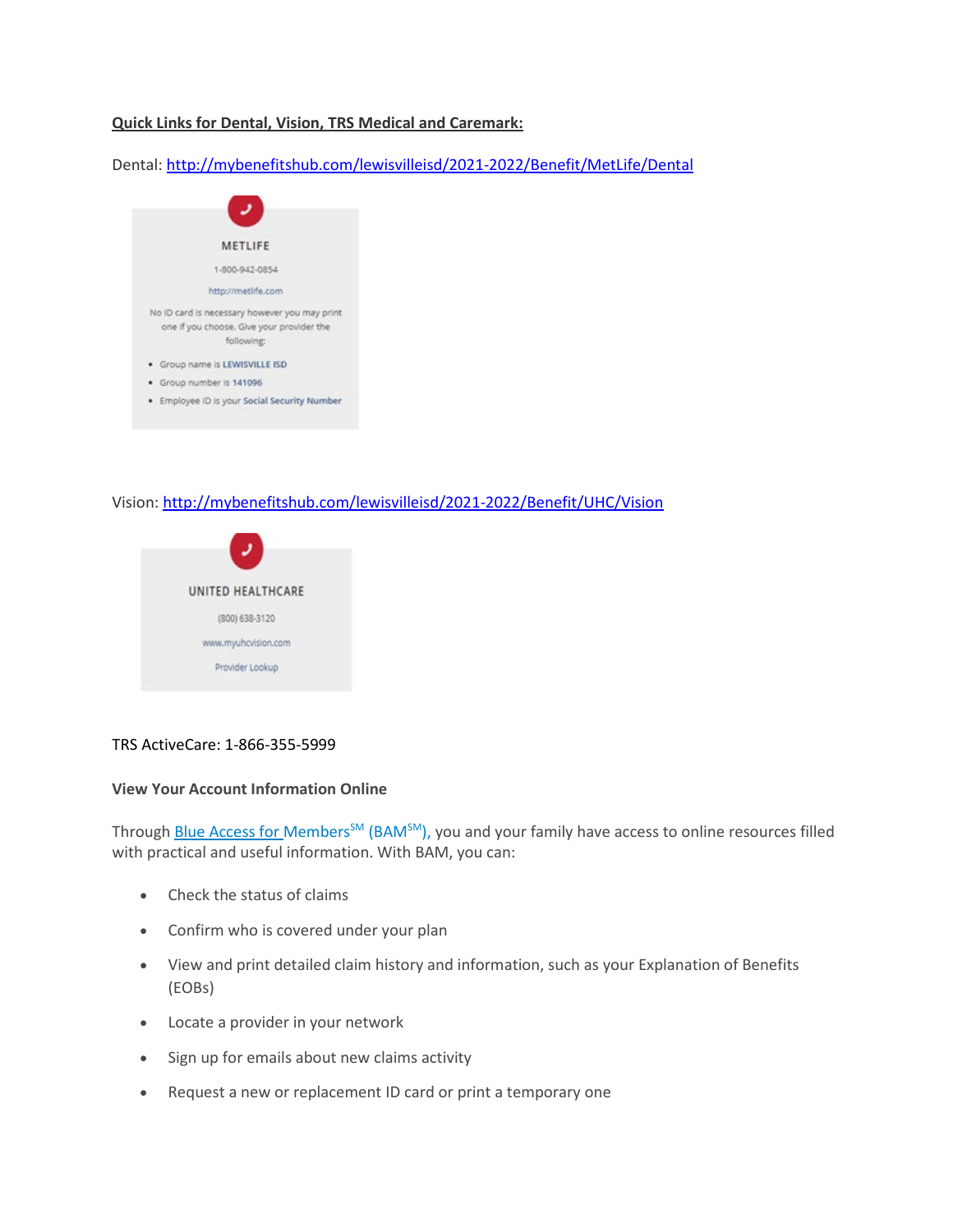## Provider Finder

Hidden Link: [Provider Search](https://www.bcbstx.com/trsactivecare/doctors-and-hospitals)

Actual Link:<https://www.bcbstx.com/trsactivecare/doctors-and-hospitals>

## BCBSTX App

Download the BCBSTX App to easily access your account information, find a doctor and more! Get the app by texting **BCBSTXAPP** to **33633** or download the app in the [Apple](https://apps.apple.com/us/app/find-doctors-find-provider/id573016251) Store or [Google](https://play.google.com/store/apps/details?id=com.hcsc.android.providerfindertx&hl=en) Play.

## **Go Digital**

Email and text options are easy ways to keep track of your health benefits information.

You'll get access to:

- Claims status
- Plan details
- Ways to save
- And more

Hidden Link: [Update your](https://upp.bcbstx.com/) preferences today

Actual Link:<https://upp.bcbstx.com/>

#### **Caremark: 1-866-355-5999**

Mobile App Log onto your account and have your ID card at the palm of your hand.

Hidden link: [Caremark Mobile App](https://fast.caremark.com/mcontainer/v0/info-caremark-mobile/index.html)

Actual Mobile App Link:

<https://fast.caremark.com/mcontainer/v0/info-caremark-mobile/index.html>

Log into Caremark.com and print an ID card.

Hidden link: [Temporary ID Card \(PDF\)](https://www.caremark.com/portal/asset/TRS_tempID.pdf)

Actual Link: [https://www.caremark.com/portal/asset/TRS\\_tempID.pdf](https://www.caremark.com/portal/asset/TRS_tempID.pdf)

## **Caremark Customer Care:**

Employees can contact a Customer Care Rep at 1-866-355-5999

Benefit Administrator Resources